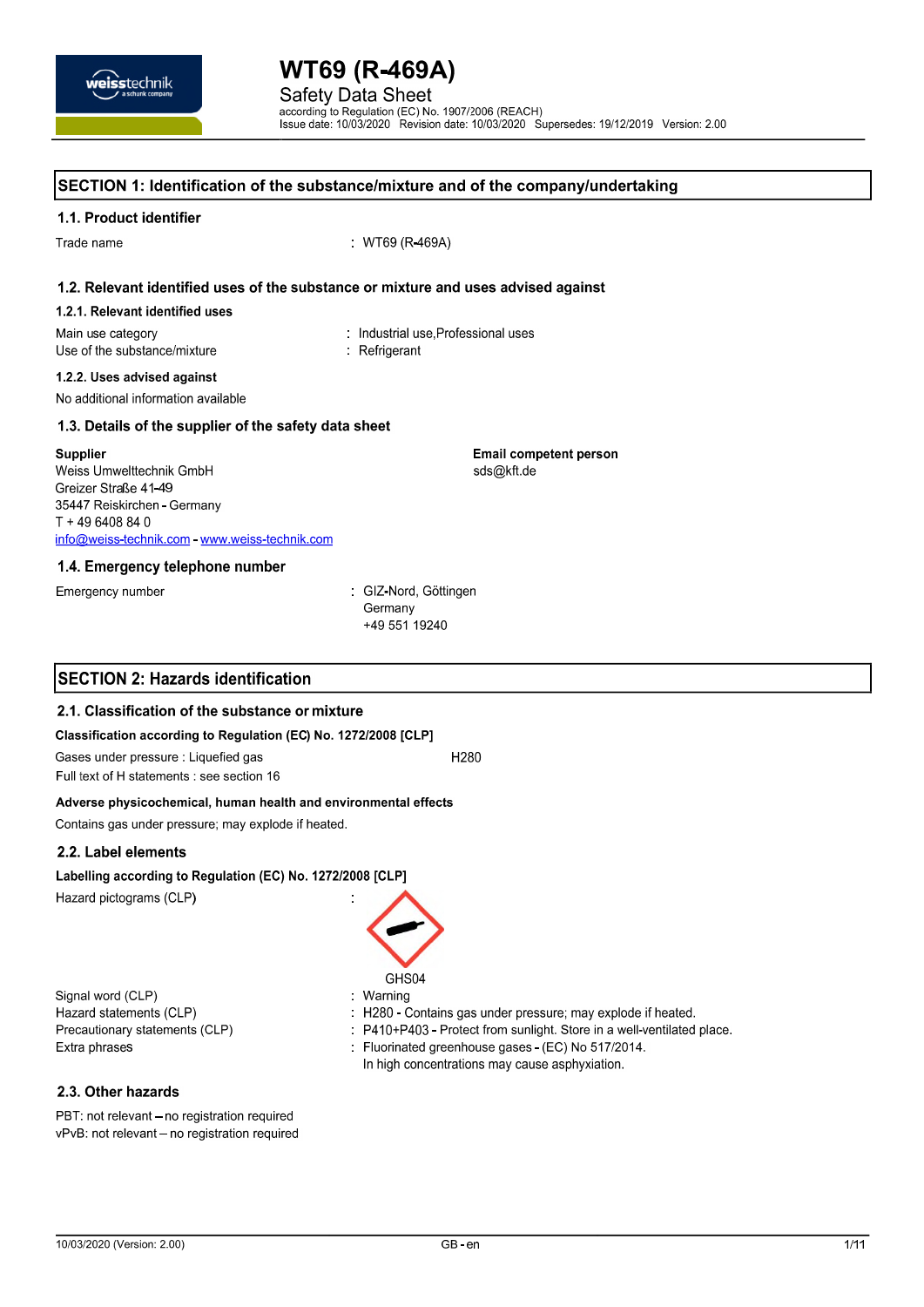Safety Data Sheet according to Regulation (EC) No. 1907/2006 (REACH)

#### **SECTION 3: Composition/information on ingredients**

#### **3.1. Substances**

Not applicable

#### **3.2. Mixtures**

| <b>Name</b>       | <b>Product identifier</b>                                                    | %         | <b>Classification according to</b><br><b>Regulation (EC) No.</b><br>1272/2008 [CLP] |
|-------------------|------------------------------------------------------------------------------|-----------|-------------------------------------------------------------------------------------|
| carbon dioxide    | (CAS-No.) 124-38-9<br>(EC-No.) 204-696-9                                     | $30 - 40$ | Press. Gas (Comp.), H280                                                            |
| Pentafluoroethane | (CAS-No.) 354-33-6<br>(EC-No.) 206-557-8<br>(REACH-no) 01-2119485636-25-xxxx | $30-40$   | Press. Gas (Liq.), H280                                                             |
| Difluoromethane   | (CAS-No.) 75-10-5<br>(EC-No.) 200-839-4<br>(REACH-no) 01-2119471312-47-xxxx  | $30-40$   | Flam. Gas 1A, H220<br>Press. Gas (Lig.), H280                                       |

Full text of H-statements: see section 16

#### **SECTION 4: First aid measures**

#### **4.1. Description of first aid measures**

| First-aid measures general                                       | : In all cases of doubt, or when symptoms persist, seek medical attention.                                                                                                                               |
|------------------------------------------------------------------|----------------------------------------------------------------------------------------------------------------------------------------------------------------------------------------------------------|
| First-aid measures after inhalation                              | : In high concentrations may cause asphyxiation. Remove victim to uncontaminated area<br>wearing self contained breathing apparatus. Keep victim warm and quiet. Artificial<br>respiration if indicated. |
| First-aid measures after skin contact                            | : Contact with the liquid the may cause cold burns/frostbite. Wash skin with plenty of water.                                                                                                            |
| First-aid measures after eye contact                             | : Rinse immediately with plenty of water. Remove contact lenses, if present and easy to do.<br>Continue rinsing. If symptoms persist, call a physician.                                                  |
| First-aid measures after ingestion                               | : Call a poison center or a doctor if you feel unwell. Ingestion is not considered a potential<br>route of exposure.                                                                                     |
| 4.2. Most important symptoms and effects, both acute and delayed |                                                                                                                                                                                                          |
| Symptoms/effects after inhalation                                | : Respiratory collapse.                                                                                                                                                                                  |

## Symptoms/effects after skin contact : Contact with the liquefied gas may cause frostbite.

#### **4.3. Indication of any immediate medical attention and special treatment needed**

Treat symptomatically.

| <b>SECTION 5: Firefighting measures</b>                        |                                                                                                                                                                                                                                                                                                                      |  |
|----------------------------------------------------------------|----------------------------------------------------------------------------------------------------------------------------------------------------------------------------------------------------------------------------------------------------------------------------------------------------------------------|--|
| 5.1. Extinguishing media                                       |                                                                                                                                                                                                                                                                                                                      |  |
| Suitable extinguishing media<br>Unsuitable extinguishing media | : The product is not flammable. Use extinguishing media appropriate for surrounding fire.<br>: None.                                                                                                                                                                                                                 |  |
| 5.2. Special hazards arising from the substance or mixture     |                                                                                                                                                                                                                                                                                                                      |  |
| Hazardous decomposition products in case of fire               | : fluorinated compounds. Carbon monoxide.                                                                                                                                                                                                                                                                            |  |
| 5.3. Advice for firefighters                                   |                                                                                                                                                                                                                                                                                                                      |  |
| Protection during firefighting                                 | : Do not attempt to take action without suitable protective equipment. Self-contained<br>breathing apparatus. Complete protective clothing.                                                                                                                                                                          |  |
| Other information                                              | Do not allow run-off from fire fighting to enter drains or water courses. Disposal must be<br>done according to official regulations. Heat may build pressure, rupturing closed containers,<br>spreading fire and increasing risk of burns and injuries. Cool closed containers exposed to<br>fire with water spray. |  |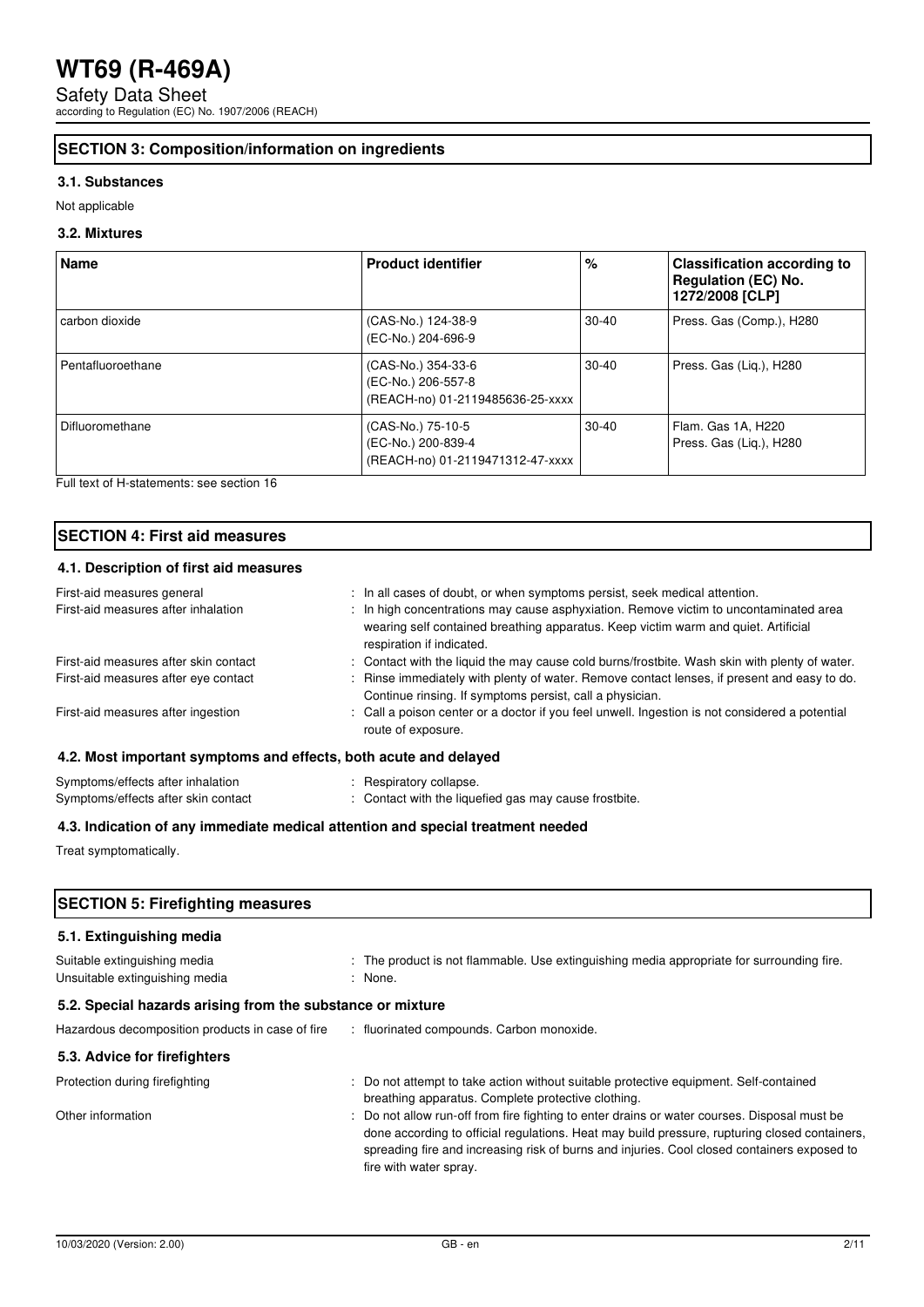Safety Data Sheet

according to Regulation (EC) No. 1907/2006 (REACH)

#### **SECTION 6: Accidental release measures**

#### **6.1. Personal precautions, protective equipment and emergency procedures**

| General measures                   | Evacuate area. Ensure adequate air ventilation.                                                                                                                |
|------------------------------------|----------------------------------------------------------------------------------------------------------------------------------------------------------------|
| 6.1.1. For non-emergency personnel |                                                                                                                                                                |
| Protective equipment               | : Wear self-contained breathing apparatus when entering area unless atmosphere is proved<br>to be safe. EN 137.                                                |
| Emergency procedures               | : Ventilate spillage area.                                                                                                                                     |
| 6.1.2. For emergency responders    |                                                                                                                                                                |
| Protective equipment               | : Do not attempt to take action without suitable protective equipment. For further information<br>refer to section 8: "Exposure controls/personal protection". |
|                                    |                                                                                                                                                                |

#### **6.2. Environmental precautions**

Vapours are heavier than air and may spread along floors. Avoid sub-soil penetration. Prevent entry to sewers and public waters.

#### **6.3. Methods and material for containment and cleaning up**

Other information **interval according to official regulations** : Disposal must be done according to official regulations.

#### **6.4. Reference to other sections**

Information for safe handling. See section 7. Concerning personal protective equipment to use, see section 8. For further information refer to section 13.

### **SECTION 7: Handling and storage**

#### **7.1. Precautions for safe handling**

| Additional hazards when processed                                 | : Manipulations are to be done only by qualified and authorised persons. Contact your gas<br>supplier in case of doubt.                                                                                                                                                                                           |
|-------------------------------------------------------------------|-------------------------------------------------------------------------------------------------------------------------------------------------------------------------------------------------------------------------------------------------------------------------------------------------------------------|
| Precautions for safe handling                                     | : Ensure good ventilation of the work station. Wear personal protective equipment. Handle in<br>accordance with good industrial hygiene and safety practice. Ensure valve protection device<br>(where provided) is correctly fitted. Securely chain cylinders when in use and protect against<br>physical damage. |
| Hygiene measures                                                  | : Do not eat, drink or smoke when using this product. Always wash hands after handling the<br>product.                                                                                                                                                                                                            |
| 7.2. Conditions for safe storage, including any incompatibilities |                                                                                                                                                                                                                                                                                                                   |
| Storage conditions                                                | : Protect from sunlight. Store in a well-ventilated place. Keep cool. Keep away from                                                                                                                                                                                                                              |
|                                                                   |                                                                                                                                                                                                                                                                                                                   |

combustible material. Storage temperature  $: < 50 °C$ Information about storage in one common storage facility : Keep away from food, drink and animal feeding stuffs.

#### **7.3. Specific end use(s)**

No additional information available

#### **SECTION 8: Exposure controls/personal protection**

#### **8.1. Control parameters**

| carbon dioxide (124-38-9)                |                                 |
|------------------------------------------|---------------------------------|
| <b>EU - Occupational Exposure Limits</b> |                                 |
| Local name                               | Carbon dioxide                  |
| IOELV TWA (mg/m <sup>3</sup> )           | 9000 mg/m <sup>3</sup>          |
| <b>IOELV TWA (ppm)</b>                   | 5000 ppm                        |
| Regulatory reference                     | COMMISSION DIRECTIVE 2006/15/EC |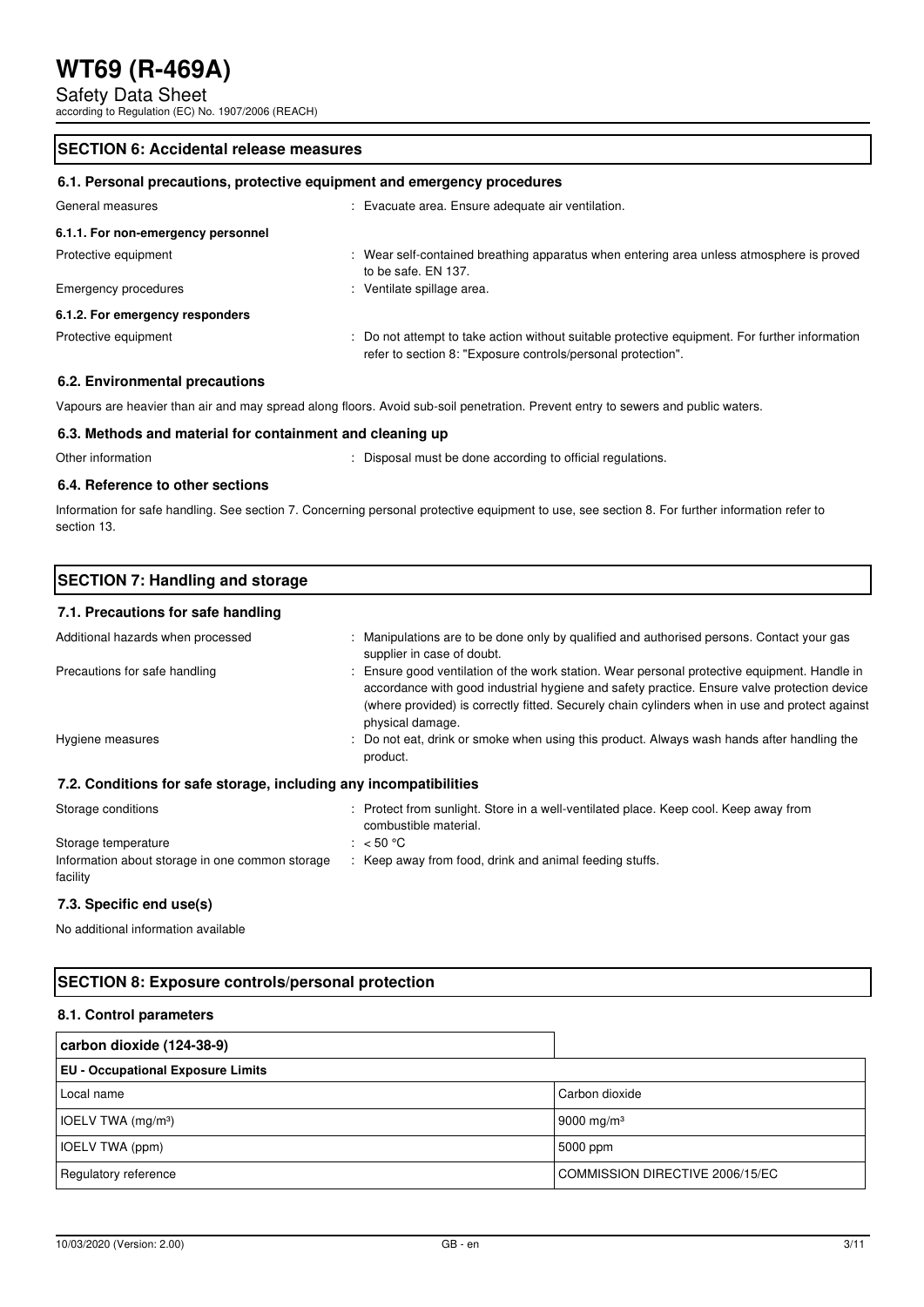Safety Data Sheet

according to Regulation (EC) No. 1907/2006 (REACH)

| carbon dioxide (124-38-9)                            |                                      |
|------------------------------------------------------|--------------------------------------|
| <b>United Kingdom - Occupational Exposure Limits</b> |                                      |
| Local name                                           | Carbon dioxide                       |
| WEL TWA $(mg/m3)$                                    | 9150 mg/m <sup>3</sup>               |
| WEL TWA (ppm)                                        | 5000 ppm                             |
| WEL STEL $(mg/m3)$                                   | $27400$ mg/m <sup>3</sup>            |
| WEL STEL (ppm)                                       | 15000 ppm                            |
| Regulatory reference                                 | EH40/2005 (Third edition, 2018). HSE |

| Pentafluoroethane (354-33-6)             |                         |  |
|------------------------------------------|-------------------------|--|
| <b>DNEL/DMEL (Workers)</b>               |                         |  |
| Long-term - systemic effects, inhalation | 16444 mg/m <sup>3</sup> |  |
| <b>DNEL/DMEL (General population)</b>    |                         |  |
| Long-term - systemic effects, inhalation | 1753 mg/m <sup>3</sup>  |  |
| <b>PNEC (Water)</b>                      |                         |  |
| PNEC aqua (freshwater)                   | $0.1$ mg/l              |  |
| <b>PNEC (Sediment)</b>                   |                         |  |
| PNEC sediment (freshwater)               | $0.6$ mg/kg dwt         |  |

| Difluoromethane (75-10-5)                |                         |  |
|------------------------------------------|-------------------------|--|
| <b>DNEL/DMEL (Workers)</b>               |                         |  |
| Long-term - systemic effects, inhalation | 7035 mg/m <sup>3</sup>  |  |
| <b>DNEL/DMEL (General population)</b>    |                         |  |
| Long-term - systemic effects, inhalation | $750$ mg/m <sup>3</sup> |  |
| <b>PNEC (Water)</b>                      |                         |  |
| PNEC aqua (freshwater)                   | $0.142$ mg/l            |  |
| <b>PNEC (Sediment)</b>                   |                         |  |
| PNEC sediment (freshwater)               | $0.534$ mg/kg dwt       |  |

#### **8.2. Exposure controls**

#### **Appropriate engineering controls:**

Ensure good ventilation of the work station. Oxygen detectors should be used when asphyxiating gases may be released.

#### **Hand protection:**

In case of repeated or prolonged contact wear gloves. leather gloves. EN 374. Choosing the proper glove is a decision that depends not only on the type of material, but also on other quality features, which differ for each manufacturer. Please follow the instructions related to the permeability and the penetration time provided by the manufacturer. Gloves must be replaced after each use and whenever signs of wear or perforation appear

#### **Eye protection:**

Safety glasses. EN 166

#### **Skin and body protection:**

Wear suitable protective clothing. safety foot-wear. EN ISO 20345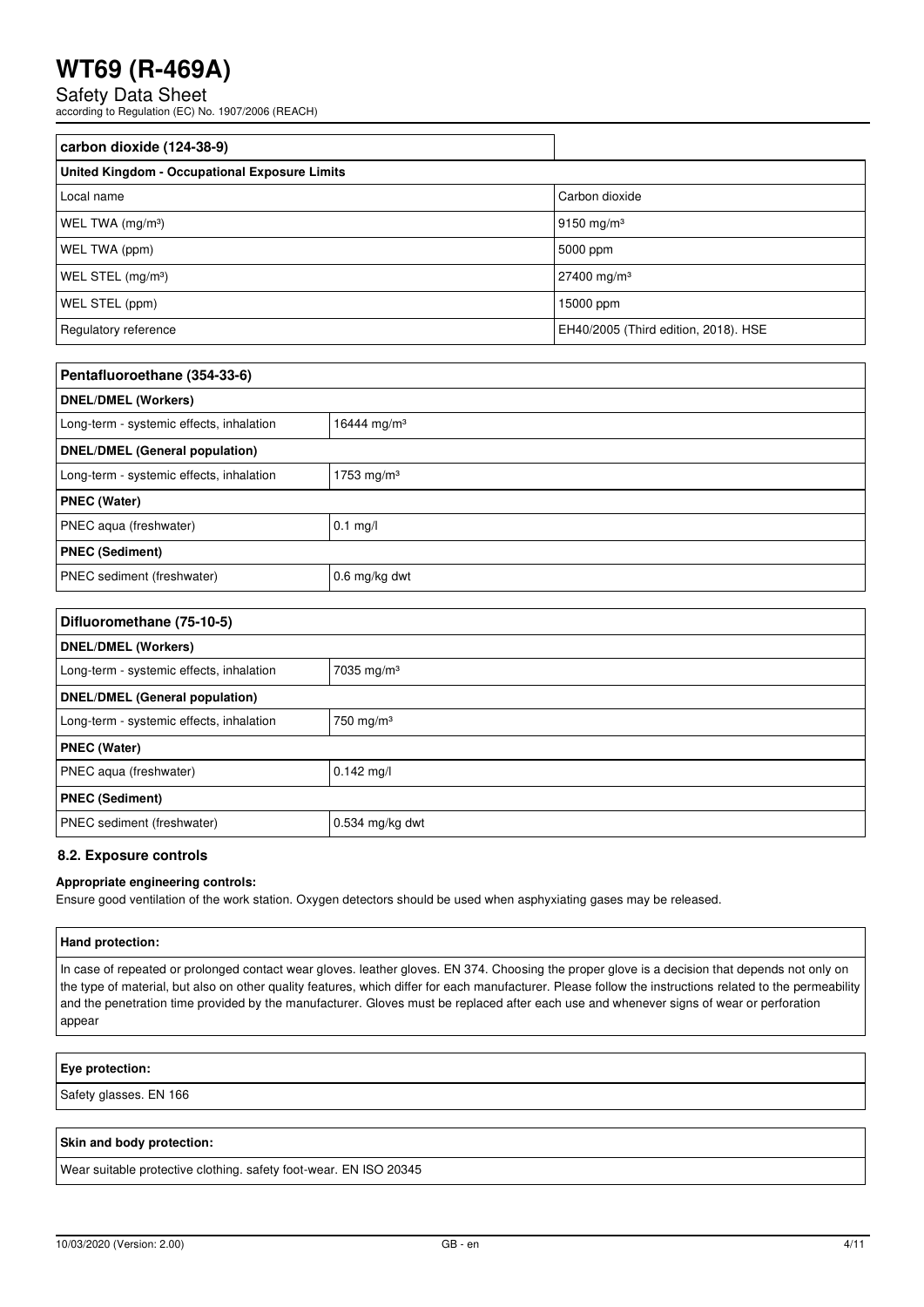Safety Data Sheet

according to Regulation (EC) No. 1907/2006 (REACH)

#### **Respiratory protection:**

Not required under normal use. Wear self-contained breathing apparatus when entering area unless atmosphere is proved to be safe. Keep self contained breathing apparatus readily available for emergency use. Filter: AX/P3. Breathing equipment is only to be used in order to handle the residual risk of short term jobs if all other risk minimizing measures have been carried out e.g. retention and/or local exhaust

#### **Personal protective equipment symbol(s):**



**Environmental exposure controls:**  Avoid release to the environment.

#### **SECTION 9: Physical and chemical properties**

#### **9.1. Information on basic physical and chemical properties**

| Physical state                                  | : Gas                                                                                                    |
|-------------------------------------------------|----------------------------------------------------------------------------------------------------------|
| Appearance                                      | Liquefied gas.                                                                                           |
| Molecular mass                                  | 59.15 g/mol                                                                                              |
| Colour                                          | : colourless.                                                                                            |
| Odour                                           | odourless, ether-like odour.                                                                             |
| Odour threshold                                 | There may be no odour warning properties, odour is subjective and inadequate to warn of<br>overexposure. |
| рH                                              | No data available                                                                                        |
| Relative evaporation rate (butylacetate=1)      | No data available                                                                                        |
| Melting point                                   | No data available                                                                                        |
| Freezing point                                  | -86 °C (Interpolation)                                                                                   |
| Boiling point                                   | -76.78 °C (calculated value)                                                                             |
| Flash point                                     | No data available                                                                                        |
| Critical temperature                            | 58.76 °C (calculated value)                                                                              |
| Auto-ignition temperature                       | Not specifically applicable                                                                              |
| Decomposition temperature                       | No data available                                                                                        |
| Flammability (solid, gas)                       | Non flammable                                                                                            |
| Vapour pressure                                 | 3473.771 kPa (25°C; (calculated value))                                                                  |
| Relative vapour density at 20 °C                | : 1.886 (reference material air; (calculated value))                                                     |
| Relative density                                | 1.38 (reference material water; (calculated value))                                                      |
| Solubility                                      | No data available                                                                                        |
| Partition coefficient n-octanol/water (Log Pow) | No data available                                                                                        |
| Viscosity, kinematic                            | No data available                                                                                        |
| Viscosity, dynamic                              | $\approx$ 0 Pa·s (25 °C; (calculated value))                                                             |
| <b>Explosive properties</b>                     | Product is not explosive.                                                                                |
| Oxidising properties                            | Non oxidizing.                                                                                           |
| Lower explosive limit (LEL)                     | Not applicable; (eq. EN 1839-B)                                                                          |
| Upper explosive limit (UEL)                     | Not applicable;<br>(eq. EN 1839-B)                                                                       |
| 9.2. Other information                          |                                                                                                          |

No additional information available

#### **SECTION 10: Stability and reactivity**

#### **10.1. Reactivity**

The product is non-reactive under normal conditions of use, storage and transport.

#### **10.2. Chemical stability**

Stable under normal conditions.

#### **10.3. Possibility of hazardous reactions**

No dangerous reactions known under normal conditions of use.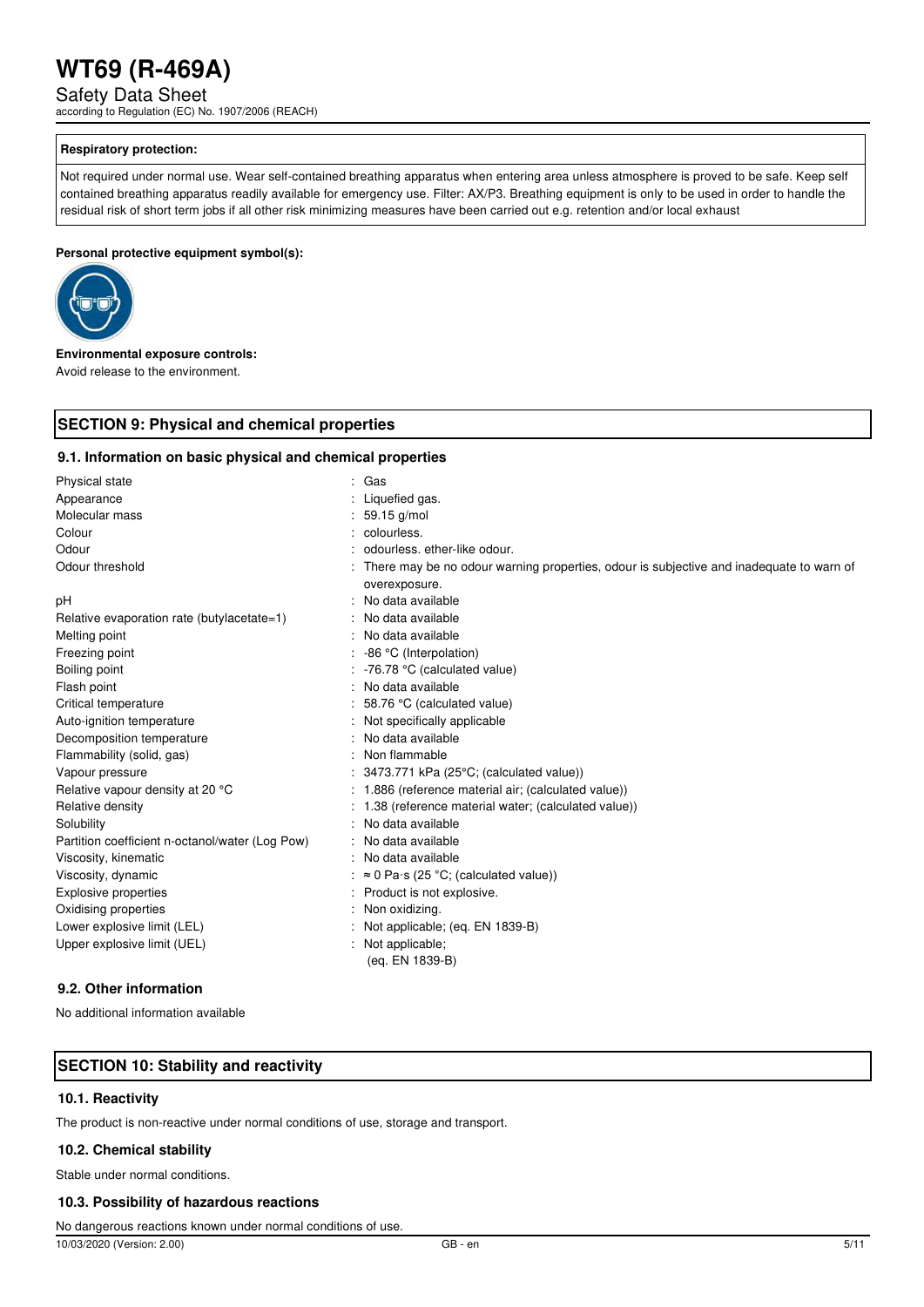Safety Data Sheet according to Regulation (EC) No. 1907/2006 (REACH)

#### **10.4. Conditions to avoid**

heat.

#### **10.5. Incompatible materials**

alkali metals. Alkaline earth metals. Metallic powders.

#### **10.6. Hazardous decomposition products**

Under normal conditions of storage and use, hazardous decomposition products should not be produced.

| <b>SECTION 11: Toxicological information</b> |                                                                                     |  |
|----------------------------------------------|-------------------------------------------------------------------------------------|--|
| 11.1. Information on toxicological effects   |                                                                                     |  |
| Acute toxicity (oral)                        | : Not classified (Based on available data, the classification criteria are not met) |  |
| Acute toxicity (dermal)                      | : Not classified (Based on available data, the classification criteria are not met) |  |
| Acute toxicity (inhalation)                  | : Not classified (Based on available data, the classification criteria are not met) |  |

| Pentafluoroethane (354-33-6) |                                         |  |
|------------------------------|-----------------------------------------|--|
| LC50 inhalation rat (ppm)    | > 800000 ppm/4h LCLo; (OECD 403 method) |  |

| Difluoromethane (75-10-5)         |                                                                                     |
|-----------------------------------|-------------------------------------------------------------------------------------|
| LC50 inhalation rat (ppm)         | $> 520000$ ppm/4h                                                                   |
| Skin corrosion/irritation         | : Not classified (Based on available data, the classification criteria are not met) |
| Serious eye damage/irritation     | : Not classified (Based on available data, the classification criteria are not met) |
| Respiratory or skin sensitisation | : Not classified (Based on available data, the classification criteria are not met) |
| Germ cell mutagenicity            | : Not classified (Based on available data, the classification criteria are not met) |
| Carcinogenicity                   | : Not classified (Based on available data, the classification criteria are not met) |
| Reproductive toxicity             | : Not classified (Based on available data, the classification criteria are not met) |
| STOT-single exposure              | : Not classified (Based on available data, the classification criteria are not met) |
| STOT-repeated exposure            | : Not classified (Based on available data, the classification criteria are not met) |
| Aspiration hazard                 | : Not classified (Based on available data, the classification criteria are not met) |

|  | <b>SECTION 12: Ecological information</b> |
|--|-------------------------------------------|
|  |                                           |

#### **12.1. Toxicity**

| Hazardous to the aquatic environment, short-term | : Not classified (Based on available data, the classification criteria are not met) |
|--------------------------------------------------|-------------------------------------------------------------------------------------|
| (acute)                                          |                                                                                     |
| Hazardous to the aquatic environment, long-term  | : Not classified (Based on available data, the classification criteria are not met) |
| (chronic)                                        |                                                                                     |

| Difluoromethane (75-10-5) |                     |
|---------------------------|---------------------|
| LC50 fish 1               | 1507 mg/l $(Q)$ SAR |
| EC50 Daphnia 1            | $652$ mg/l (Q)SAR   |
| EC50 96h algae $(1)$      | 142 mg/l (Q)SAR     |

#### **12.2. Persistence and degradability**

| Pentafluoroethane (354-33-6)  |                                       |  |
|-------------------------------|---------------------------------------|--|
| Persistence and degradability | Not readily biodegradable.            |  |
| Biodegradation                | $\approx$ 5 % 28d; (OECD 301D method) |  |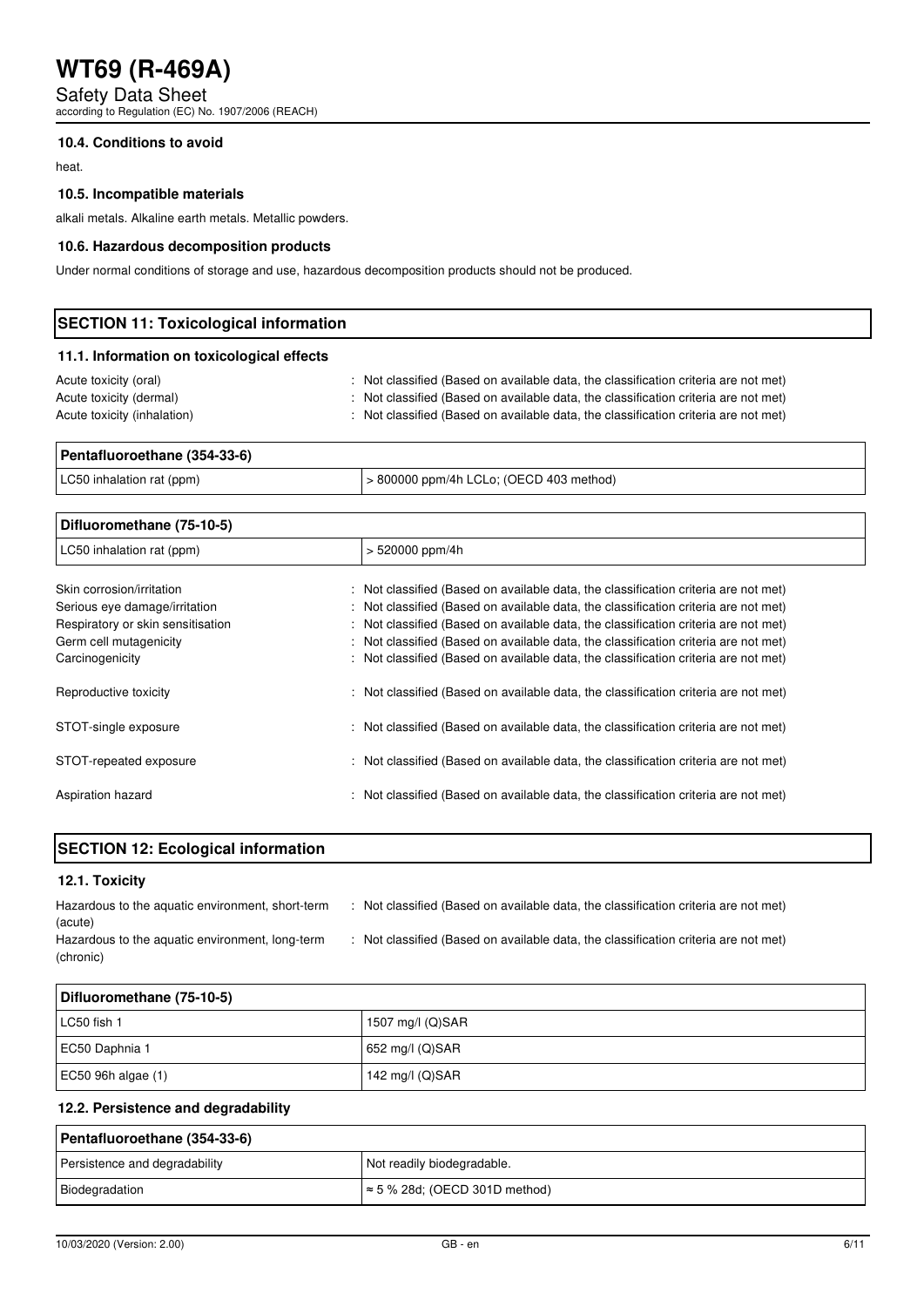Safety Data Sheet according to Regulation (EC) No. 1907/2006 (REACH)

| Difluoromethane (75-10-5)     |                             |  |
|-------------------------------|-----------------------------|--|
| Persistence and degradability | Not readily biodegradable.  |  |
| Biodegradation                | 5 % 28d; (OECD 301D method) |  |

#### **12.3. Bioaccumulative potential**

| WT69 (R-469A)             |                           |
|---------------------------|---------------------------|
| Bioaccumulative potential | Bioaccumulation unlikely. |

| Pentafluoroethane (354-33-6)                    |                           |  |
|-------------------------------------------------|---------------------------|--|
| Partition coefficient n-octanol/water (Log Pow) | 1.48 25 °C                |  |
| Bioaccumulative potential                       | Bioaccumulation unlikely. |  |

| Difluoromethane (75-10-5)                       |                                                                                                  |
|-------------------------------------------------|--------------------------------------------------------------------------------------------------|
| Partition coefficient n-octanol/water (Log Pow) | l 0.2                                                                                            |
| Bioaccumulative potential                       | Based on the n-octanol/water partition coefficient accumulation in organisms is not<br>expected. |

#### **12.4. Mobility in soil**

No additional information available

#### **12.5. Results of PBT and vPvB assessment**

| WT69 (R-469A)                                 |
|-----------------------------------------------|
| PBT: not relevant – no registration required  |
| vPvB: not relevant – no registration required |

| <b>Component</b>             |                                                                                                                                                                                 |
|------------------------------|---------------------------------------------------------------------------------------------------------------------------------------------------------------------------------|
| carbon dioxide (124-38-9)    | This substance/mixture does not meet the PBT criteria of REACH regulation, annex XIII<br>This substance/mixture does not meet the vPvB criteria of REACH requiation, annex XIII |
| Pentafluoroethane (354-33-6) | This substance/mixture does not meet the PBT criteria of REACH regulation, annex XIII<br>This substance/mixture does not meet the vPvB criteria of REACH regulation, annex XIII |
| Difluoromethane (75-10-5)    | This substance/mixture does not meet the PBT criteria of REACH regulation, annex XIII<br>This substance/mixture does not meet the vPvB criteria of REACH regulation, annex XIII |
| 12.6. Other adverse effects  |                                                                                                                                                                                 |

Other adverse effects in the state of the state of the state of This product contains a fluorinated greenhouse gas. Ozone depletion potential (ODP): 0. Global warming potential (GWP): 1.357.

| <b>SECTION 13: Disposal considerations</b> |                                                                                                                                                                                 |
|--------------------------------------------|---------------------------------------------------------------------------------------------------------------------------------------------------------------------------------|
| 13.1. Waste treatment methods              |                                                                                                                                                                                 |
| Waste treatment methods                    | : Disposal must be done according to official regulations. European waste catalogue. Do not<br>dispose of with domestic waste. Do not discharge into drains or the environment. |
| Product/Packaging disposal recommendations | : Refer to supplier/manufacturer.                                                                                                                                               |
| European List of Waste (LoW) code          | : 16 05 04* - gases in pressure containers (including halons) containing dangerous<br>substances                                                                                |

#### **SECTION 14: Transport information**

In accordance with ADR / RID / IMDG / IATA / ADN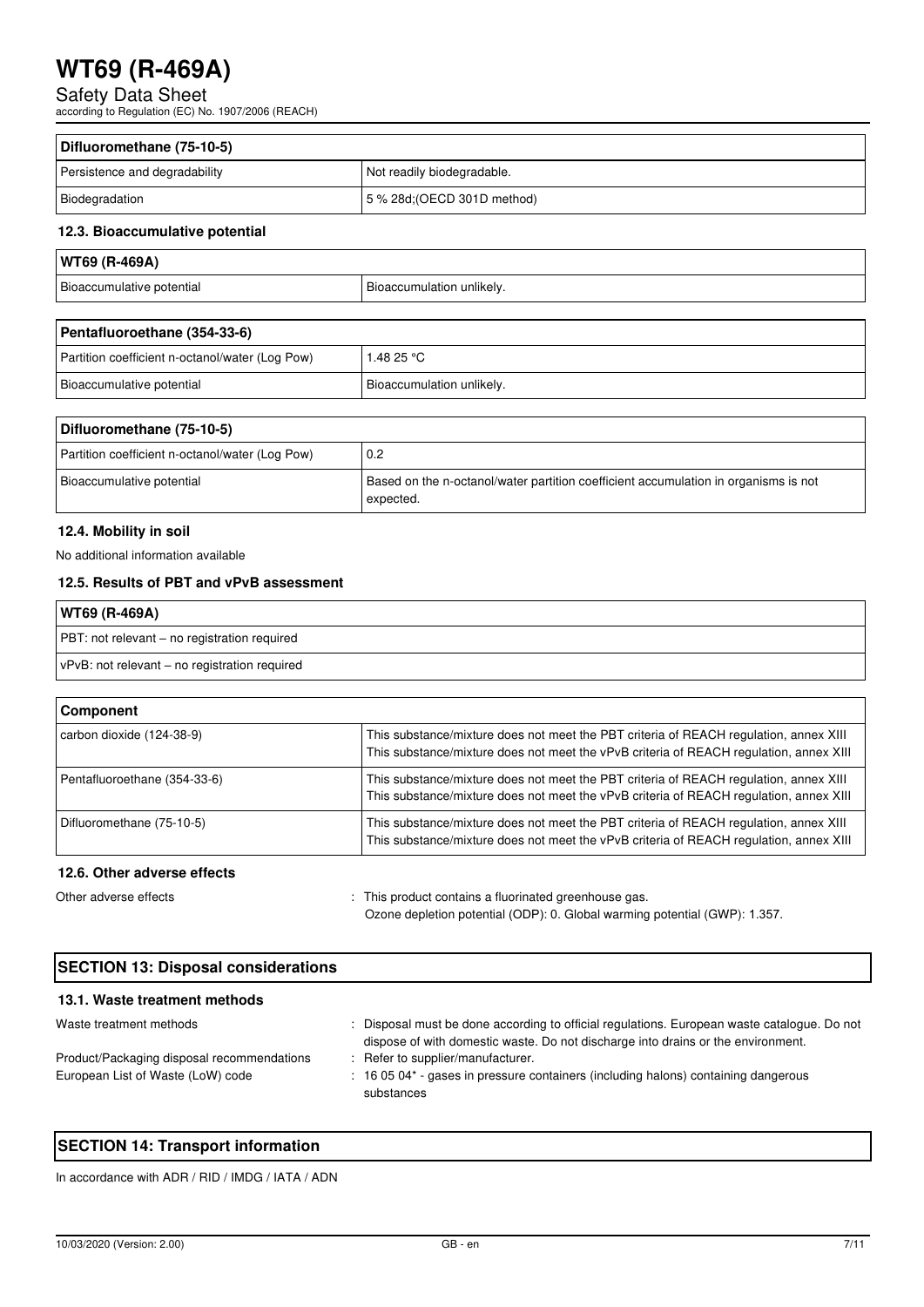Safety Data Sheet<br>according to Regulation (EC) No. 1907/2006 (REACH)

| 14.1. UN number<br><b>UN 3163</b><br>14.2. UN proper shipping name<br>LIQUEFIED GAS, N.O.S.<br>(Pentafluoroethane, | <b>UN 3163</b>                                                                                   | <b>UN 3163</b>                                                                                   | <b>UN 3163</b>                                                                                   | <b>UN 3163</b>                                                                                   |
|--------------------------------------------------------------------------------------------------------------------|--------------------------------------------------------------------------------------------------|--------------------------------------------------------------------------------------------------|--------------------------------------------------------------------------------------------------|--------------------------------------------------------------------------------------------------|
|                                                                                                                    |                                                                                                  |                                                                                                  |                                                                                                  |                                                                                                  |
|                                                                                                                    |                                                                                                  |                                                                                                  |                                                                                                  |                                                                                                  |
|                                                                                                                    |                                                                                                  |                                                                                                  |                                                                                                  |                                                                                                  |
| Difluoromethane, Carbon<br>dioxide)                                                                                | LIQUEFIED GAS, N.O.S.<br>(Pentafluoroethane,<br>Difluoromethane, Carbon<br>dioxide)              | Liquefied gas, n.o.s.<br>(Pentafluoroethane,<br>Difluoromethane, Carbon<br>dioxide)              | LIQUEFIED GAS, N.O.S.<br>(Pentafluoroethane,<br>Difluoromethane, Carbon<br>dioxide)              | LIQUEFIED GAS, N.O.S.<br>(Pentafluoroethane,<br>Difluoromethane, Carbon<br>dioxide)              |
| <b>Transport document description</b>                                                                              |                                                                                                  |                                                                                                  |                                                                                                  |                                                                                                  |
| UN 3163 LIQUEFIED GAS.<br>N.O.S. (Pentafluoroethane,<br>Difluoromethane, Carbon<br>dioxide), 2.2, (C/E)            | UN 3163 LIQUEFIED GAS.<br>N.O.S. (Pentafluoroethane,<br>Difluoromethane, Carbon<br>dioxide), 2.2 | UN 3163 Liquefied gas,<br>n.o.s. (Pentafluoroethane,<br>Difluoromethane, Carbon<br>dioxide), 2.2 | UN 3163 LIQUEFIED GAS.<br>N.O.S. (Pentafluoroethane,<br>Difluoromethane, Carbon<br>dioxide), 2.2 | UN 3163 LIQUEFIED GAS,<br>N.O.S. (Pentafluoroethane,<br>Difluoromethane, Carbon<br>dioxide), 2.2 |
| 14.3. Transport hazard class(es)                                                                                   |                                                                                                  |                                                                                                  |                                                                                                  |                                                                                                  |
| 2.2                                                                                                                | 2.2                                                                                              | 2.2                                                                                              | 2.2                                                                                              | 2.2                                                                                              |
|                                                                                                                    |                                                                                                  |                                                                                                  |                                                                                                  |                                                                                                  |
| 14.4. Packing group                                                                                                |                                                                                                  |                                                                                                  |                                                                                                  |                                                                                                  |
| Not applicable                                                                                                     | Not applicable                                                                                   | Not applicable                                                                                   | Not applicable                                                                                   | Not applicable                                                                                   |
| 14.5. Environmental hazards                                                                                        |                                                                                                  |                                                                                                  |                                                                                                  |                                                                                                  |
| Dangerous for the<br>environment : No                                                                              | Dangerous for the<br>environment: No<br>Marine pollutant: No                                     | Dangerous for the<br>environment: No                                                             | Dangerous for the<br>environment : No                                                            | Dangerous for the<br>environment: No                                                             |
|                                                                                                                    |                                                                                                  |                                                                                                  |                                                                                                  |                                                                                                  |

### **Overland transport**

| Classification code (ADR)                 | .2A         |
|-------------------------------------------|-------------|
| Special provisions (ADR)                  | . 274,662   |
| Limited quantities (ADR)                  | 120ml       |
| Excepted quantities (ADR)                 | : E1        |
| Transport category (ADR)                  | 3           |
| Hazard identification number (Kemler No.) | -20         |
| Orange plates                             | 20          |
|                                           | 3163        |
|                                           |             |
| Tunnel restriction code (ADR)             | C/E         |
| EAC code                                  | 2TE         |
| Transport by sea                          |             |
| Special provisions (IMDG)                 | . 274       |
| EmS-No. (Fire)                            | $E_{\rm C}$ |
| EmS-No. (Spillage)                        | . SV        |
| Air transport                             |             |
| PCA Excepted quantities (IATA)            | E1          |
| PCA Limited quantities (IATA)             | Forbidden   |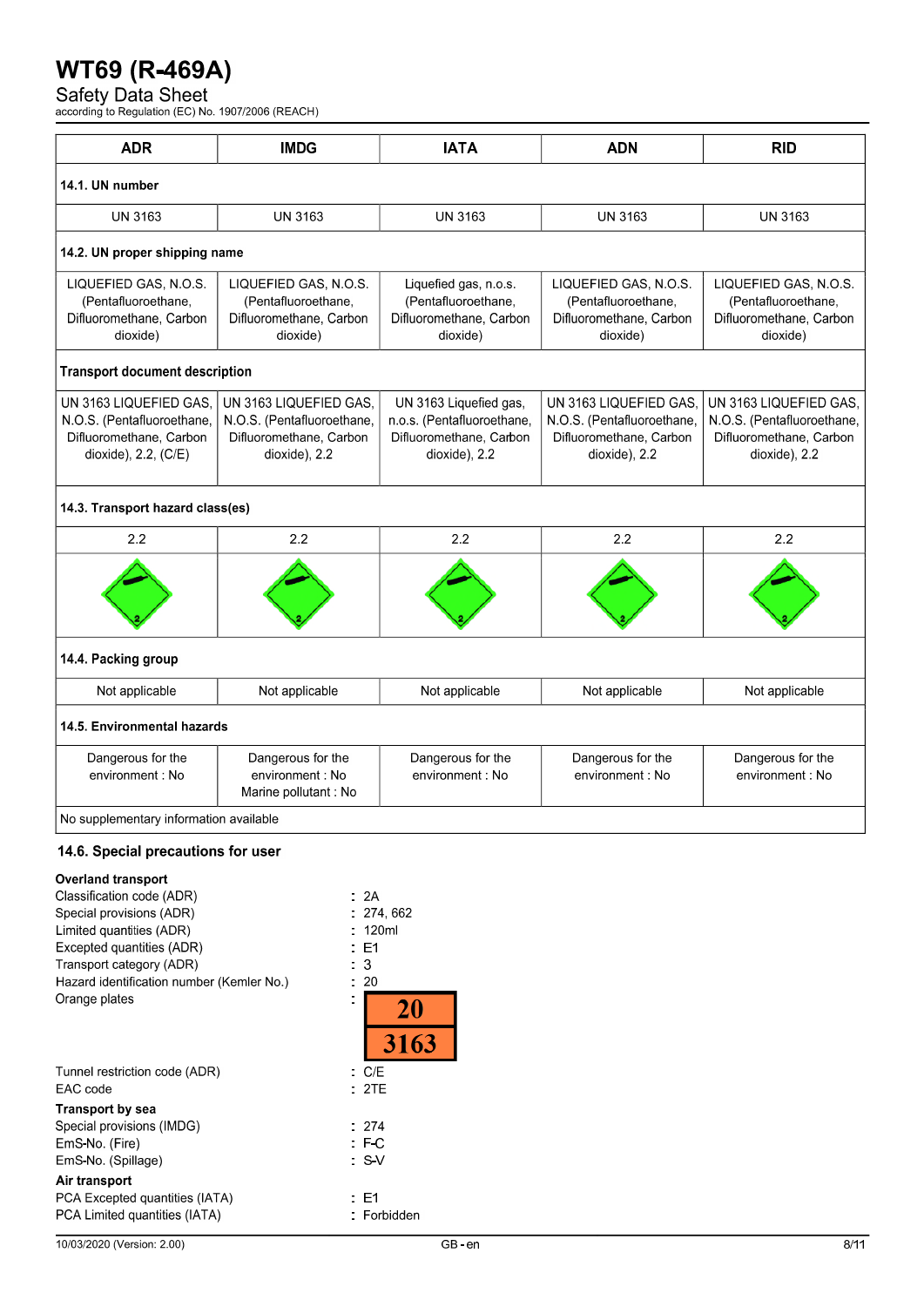Safety Data Sheet

according to Regulation (EC) No. 1907/2006 (REACH)

| PCA limited quantity max net quantity (IATA) | : Forbidden        |
|----------------------------------------------|--------------------|
| PCA packing instructions (IATA)              | : 200              |
| PCA max net quantity (IATA)                  | : 75kg             |
| CAO max net quantity (IATA)                  | : 150kg            |
| Inland waterway transport                    |                    |
| Classification code (ADN)                    | : 2A               |
| Special provisions (ADN)                     | : 274,662          |
| Limited quantities (ADN)                     | $: 120 \text{ ml}$ |
| Excepted quantities (ADN)                    | : E1               |
| <b>Rail transport</b>                        |                    |
| Special provisions (RID)                     | : 274,662          |
| Limited quantities (RID)                     | : 120ml            |
| Excepted quantities (RID)                    | : E1               |
| Transport category (RID)                     | : 3                |
| Hazard identification number (RID)           | : 20               |

#### **14.7. Transport in bulk according to Annex II of Marpol and the IBC Code**

Not applicable

#### **SECTION 15: Regulatory information**

#### **15.1. Safety, health and environmental regulations/legislation specific for the substance or mixture**

#### **15.1.1. EU-Regulations**

| The following restrictions are applicable according to Annex XVII of the REACH Regulation (EC) No 1907/2006: |  |  |
|--------------------------------------------------------------------------------------------------------------|--|--|
| Reference code   Applicable on                                                                               |  |  |
| 40<br>Difluoromethane                                                                                        |  |  |
| Contains no substance on the REACH candidate list                                                            |  |  |

Contains no REACH Annex XIV substances

Contains no substance subject to Regulation (EU) No 649/2012 of the European Parliament and of the Council of 4 July 2012 concerning the export and import of hazardous chemicals.

Contains no substance subject to Regulation (EU) No 2019/1021 of the European Parliament and of the Council of 20 June 2019 on persistent organic pollutants

Other information, restriction and prohibition regulations : Fluorinated greenhouse gases - (EC) No 517/2014.

#### **15.1.2. National regulations**

No additional information available

#### **15.2. Chemical safety assessment**

No chemical safety assessment has been carried out

#### **SECTION 16: Other information**

| Indication of changes: |                                            |          |                 |
|------------------------|--------------------------------------------|----------|-----------------|
| <b>Section</b>         | <b>Changed item</b>                        | Change   | <b>Comments</b> |
|                        | Logo                                       | Modified |                 |
| 12.                    | Additional ecotoxicological<br>information | Added    |                 |

| Abbreviations and acronyms: |                                                                                                 |
|-----------------------------|-------------------------------------------------------------------------------------------------|
| ADN                         | European Agreement concerning the International Carriage of Dangerous Goods by Inland Waterways |
| <b>ADR</b>                  | European Agreement concerning the International Carriage of Dangerous Goods by Road             |
| <b>ATE</b>                  | <b>Acute Toxicity Estimate</b>                                                                  |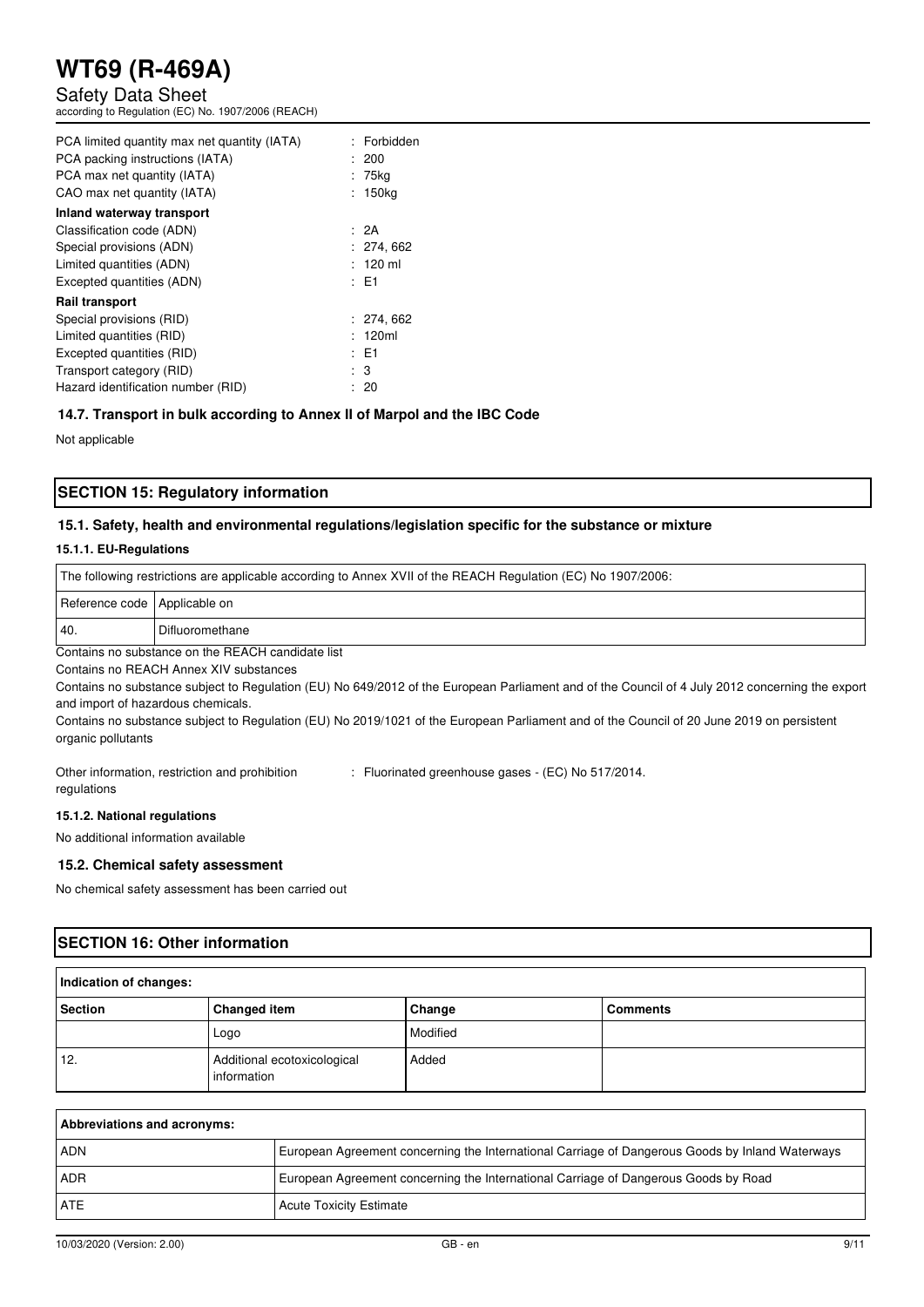Safety Data Sheet according to Regulation (EC) No. 1907/2006 (REACH)

| <b>BCF</b>                                                      | <b>Bioconcentration factor</b>                                                                                                             |  |
|-----------------------------------------------------------------|--------------------------------------------------------------------------------------------------------------------------------------------|--|
| <b>CLP</b>                                                      | Classification Labelling Packaging Regulation; Regulation (EC) No 1272/2008                                                                |  |
| <b>DMEL</b>                                                     | Derived Minimal Effect level                                                                                                               |  |
| <b>DNEL</b>                                                     | Derived-No Effect Level                                                                                                                    |  |
| <b>DPD</b>                                                      | Dangerous Preparations Directive 1999/45/EC                                                                                                |  |
| <b>DSD</b>                                                      | Dangerous Substances Directive 67/548/EEC                                                                                                  |  |
| <b>EC50</b>                                                     | Median effective concentration                                                                                                             |  |
| <b>IARC</b>                                                     | International Agency for Research on Cancer                                                                                                |  |
| <b>IATA</b>                                                     | International Air Transport Association                                                                                                    |  |
| <b>IMDG</b>                                                     | International Maritime Dangerous Goods                                                                                                     |  |
| <b>LC50</b>                                                     | Median lethal concentration                                                                                                                |  |
| LD50                                                            | Median lethal dose                                                                                                                         |  |
| LOAEL                                                           | Lowest Observed Adverse Effect Level                                                                                                       |  |
| <b>NOAEC</b>                                                    | No-Observed Adverse Effect Concentration                                                                                                   |  |
| <b>NOAEL</b>                                                    | No-Observed Adverse Effect Level                                                                                                           |  |
| <b>NOEC</b>                                                     | No-Observed Effect Concentration                                                                                                           |  |
| OECD                                                            | Organisation for Economic Co-operation and Development                                                                                     |  |
| <b>PBT</b>                                                      | Persistent Bioaccumulative Toxic                                                                                                           |  |
| PNEC                                                            | <b>Predicted No-Effect Concentration</b>                                                                                                   |  |
| <b>REACH</b>                                                    | Registration, Evaluation, Authorisation and Restriction of Chemicals Regulation (EC) No 1907/2006                                          |  |
| <b>RID</b>                                                      | Regulations concerning the International Carriage of Dangerous Goods by Rail                                                               |  |
| SDS                                                             | <b>Safety Data Sheet</b>                                                                                                                   |  |
| <b>STP</b>                                                      | Sewage treatment plant                                                                                                                     |  |
| <b>TLM</b>                                                      | Median Tolerance Limit                                                                                                                     |  |
| vPvB                                                            | Very Persistent and Very Bioaccumulative                                                                                                   |  |
| Data sources<br>Department issuing data<br>specification sheet: | MSDS of the supplier. ECHA (European Chemicals Agency).<br><b>KFT Chemieservice GmbH</b><br>Im Leuschnerpark. 3 64347 Griesheim<br>Germany |  |

Contact person : Angela Ersöz

**Classification according to Regulation (EC) No. 1272/2008 [CLP]:**  Press. Gas (Liq.) and the contract of the contract of the contract of the contract of the contract of the contract of the contract of the contract of the contract of the contract of the contract of the contract of the cont

Phone: +49 6155-8981-400 Fax: +49 6155 8981-500

Safety Data Sheet Service: +49 6155 8981-522

| Full text of H- and EUH-statements: |                                                     |  |
|-------------------------------------|-----------------------------------------------------|--|
| Flam, Gas 1A                        | Flammable gases, Category 1A                        |  |
| Press. Gas (Comp.)                  | Gases under pressure: Compressed gas                |  |
| Press. Gas (Lig.)                   | Gases under pressure : Liquefied gas                |  |
| H <sub>220</sub>                    | Extremely flammable gas.                            |  |
| H <sub>280</sub>                    | Contains gas under pressure; may explode if heated. |  |